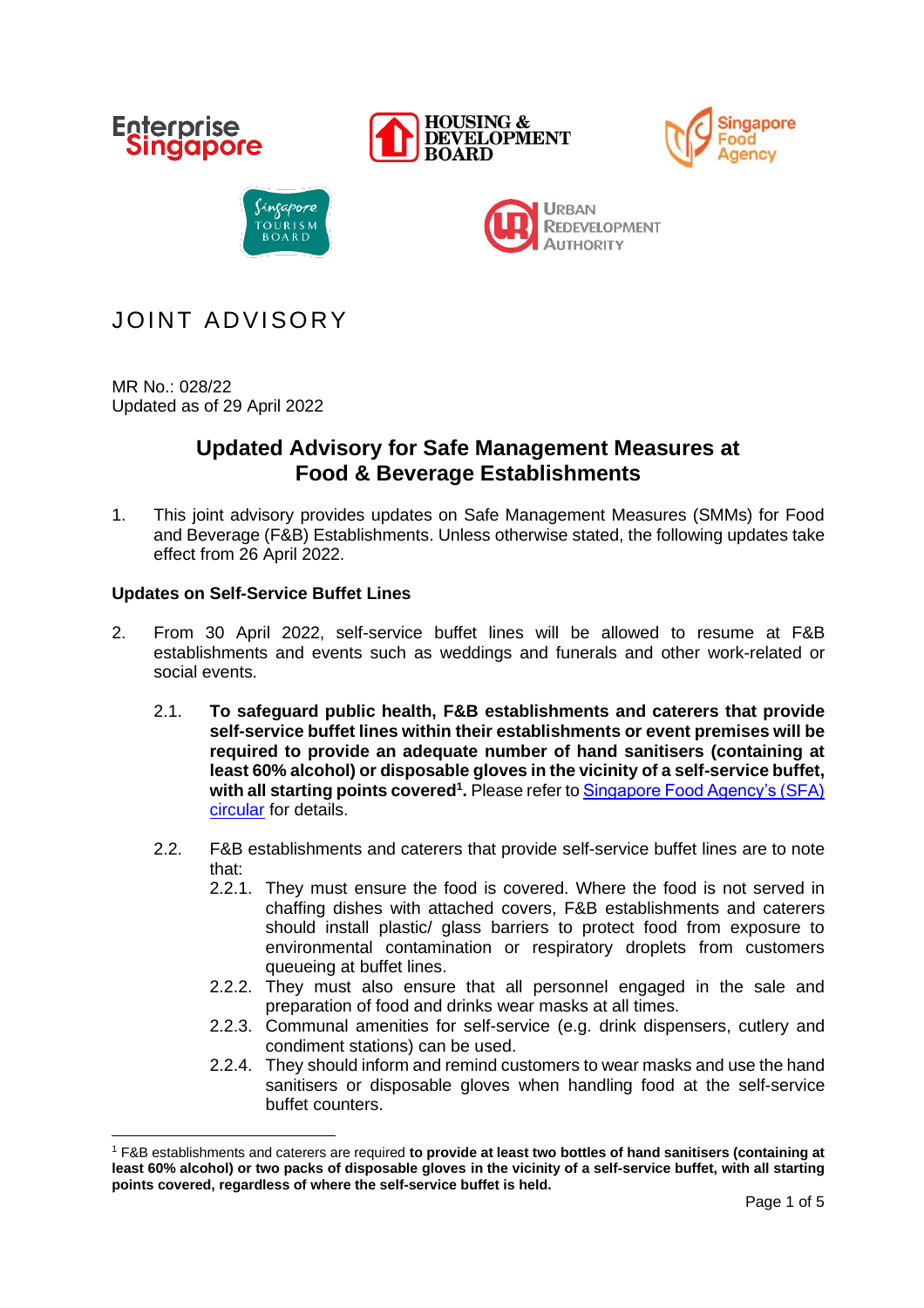- 2.2.5. They should frequently clean serving cutlery or replace them with cleaned ones.
- 2.2.6. F&B establishments should also continue to maintain high standards of food safety and comply with the existing food safety practices.

### **Updates on Mask Wearing**

3. Mask wearing continues to be required in indoor settings<sup>2</sup>, including  $F&B$  establishments. Customers should put on their masks as soon as they have finished eating or drinking.

### **Updates on Group Size**

4. There is no longer a limit on group sizes for individuals dining in at F&B establishments, including hawker centres and coffee shops.

### **Updates on Vaccination-Differentiated SMMs**

- 5. Vaccination-Differentiated SMMs (VDS) continue to apply for dining in at F&B establishments. However, F&B establishments no longer need to conduct VDS checks for their customers, which is already the case for hawker centres and coffee shops. **The onus will be on individuals dining in to abide by the rules.**
- 6. **F&B establishments should continue to inform customers that VDS is required for dining in** (e.g. by putting up notices on their premises informing customers that only fully vaccinated persons $3$  may dine in).
- 7. Random spot checks will be done by enforcement agencies to ensure that only fully vaccinated individuals are dining in at such establishments.

### **Updates on Safe Distancing**

8. Safe distancing is no longer required between individuals or groups dining in at F&B establishments.

### **Updates on Events at F&B Establishments**

- 9. F&B served or consumed at events no longer needs to be served in individual portions.
- 10. VDS is required for all events with > 500 participants at any one time, including those held at F&B establishments. F&B operators or event organisers must conduct VDS checks for such events:
	- 10.1. The SafeEntry (Business) App can be used with both the TraceTogether App and Token.
	- 10.2. The SafeEntry Gateway Box cannot be used for VDS checks.
	- 10.3. Please refer to <https://go.gov.sg/acceptabledocs> for the list of acceptable documents for eligibility checks.

<sup>2</sup> Indoor places refer to inside buildings or enclosed places, and typically have clearly defined entrances/exits. They include office buildings, shopping malls and public transport (i.e. when commuting in trains and buses), and hawker centres and coffee shops. Places which are sheltered but which are not enclosed at the sides and allow open access generally will be regarded as outdoor areas. For example, HDB void decks, retail block walkways (including where coffee shops outdoor seats may be located) and bus stops will be regarded as outdoor areas. For F&B establishments with Outdoor Refreshment Areas (ORAs) that are not covered or substantially enclosed, the ORAs can be considered outdoor areas. Refer to [MOH's media release](https://www.moh.gov.sg/news-highlights/details/easing-of-community-smms-and-border-measures) for more details.

<sup>&</sup>lt;sup>3</sup> Refer to Annex on the criteria for dining in.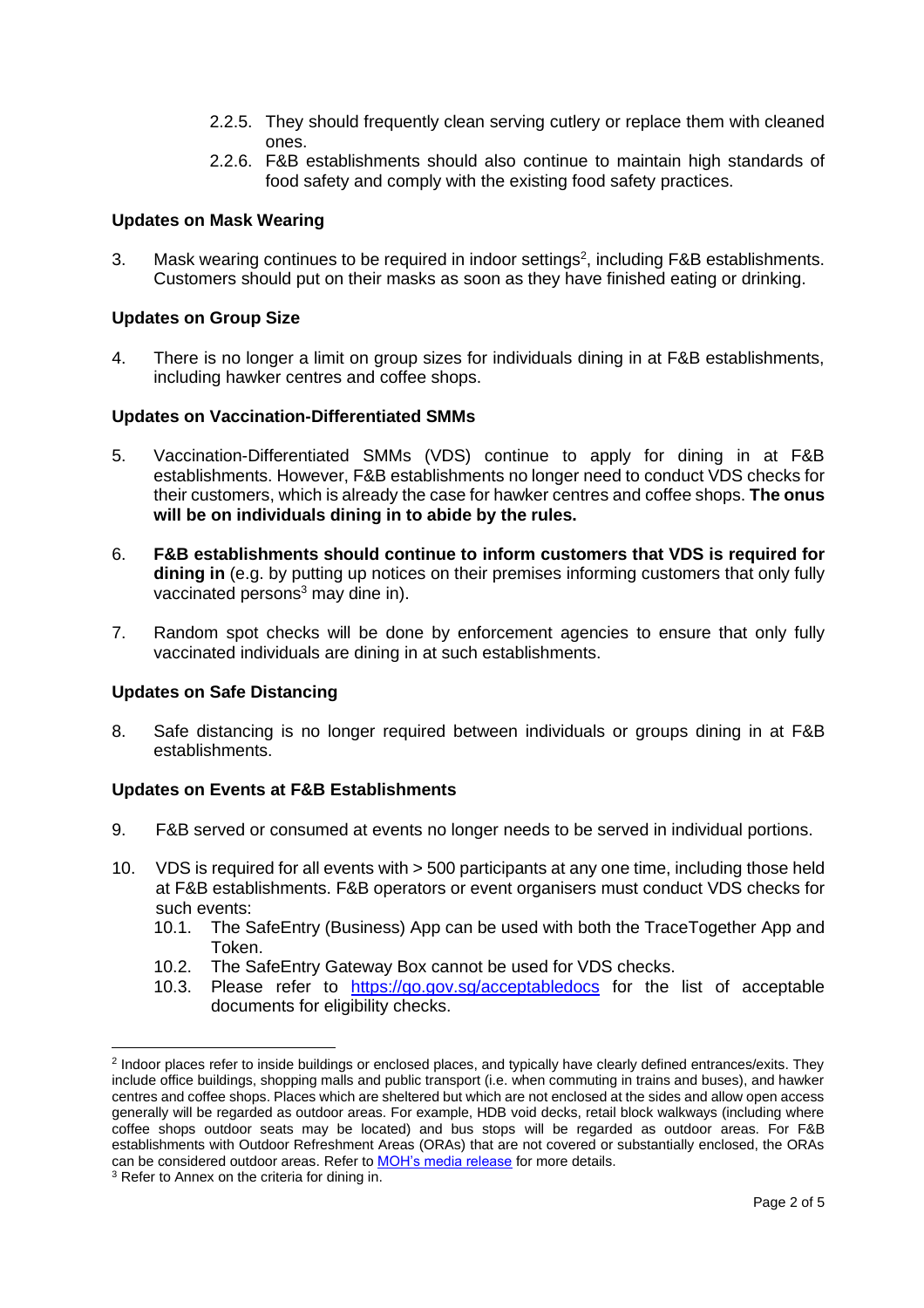### **Updates on Contact tracing**

11. F&B establishments no longer need to implement SafeEntry via TraceTogether-only SafeEntry (TT-only SE) for dine-in customers, visitors, as well as workers and vendors. However, they can continue to use the SafeEntry (Business) App to conduct VDS checks for events with > 500 participants at any one time.

#### **Other Safe Management Measures**

- 12. In addition to the above, F&B establishments must adhere to prevailing SMMs in the Annex.
- 13. Firm action will be taken against any breaches under relevant laws. For instance, under the COVID-19 (Temporary Measures) Act, first-time offenders will face a fine of up to S\$10,000, imprisonment of up to six months, or both. Subsequent offences may face a fine of up to S\$20,000, imprisonment of up to twelve months, or both. Businesses that do not comply with the government's requirements on SMMs may also be ineligible for government grants, loans, tax rebates and other assistance, and may also be subject to temporary closures.

**\_\_\_\_\_\_\_\_\_\_\_\_\_\_\_\_\_\_\_\_\_\_\_\_\_\_\_\_\_\_\_\_\_\_\_\_\_\_\_\_\_\_\_\_\_\_\_\_\_\_\_\_\_\_\_\_\_\_\_\_\_\_\_\_\_\_\_\_\_\_\_\_\_\_\_**

Issued by: **Enterprise Singapore Housing & Development Board Singapore Food Agency Singapore Tourism Board Urban Redevelopment Authority**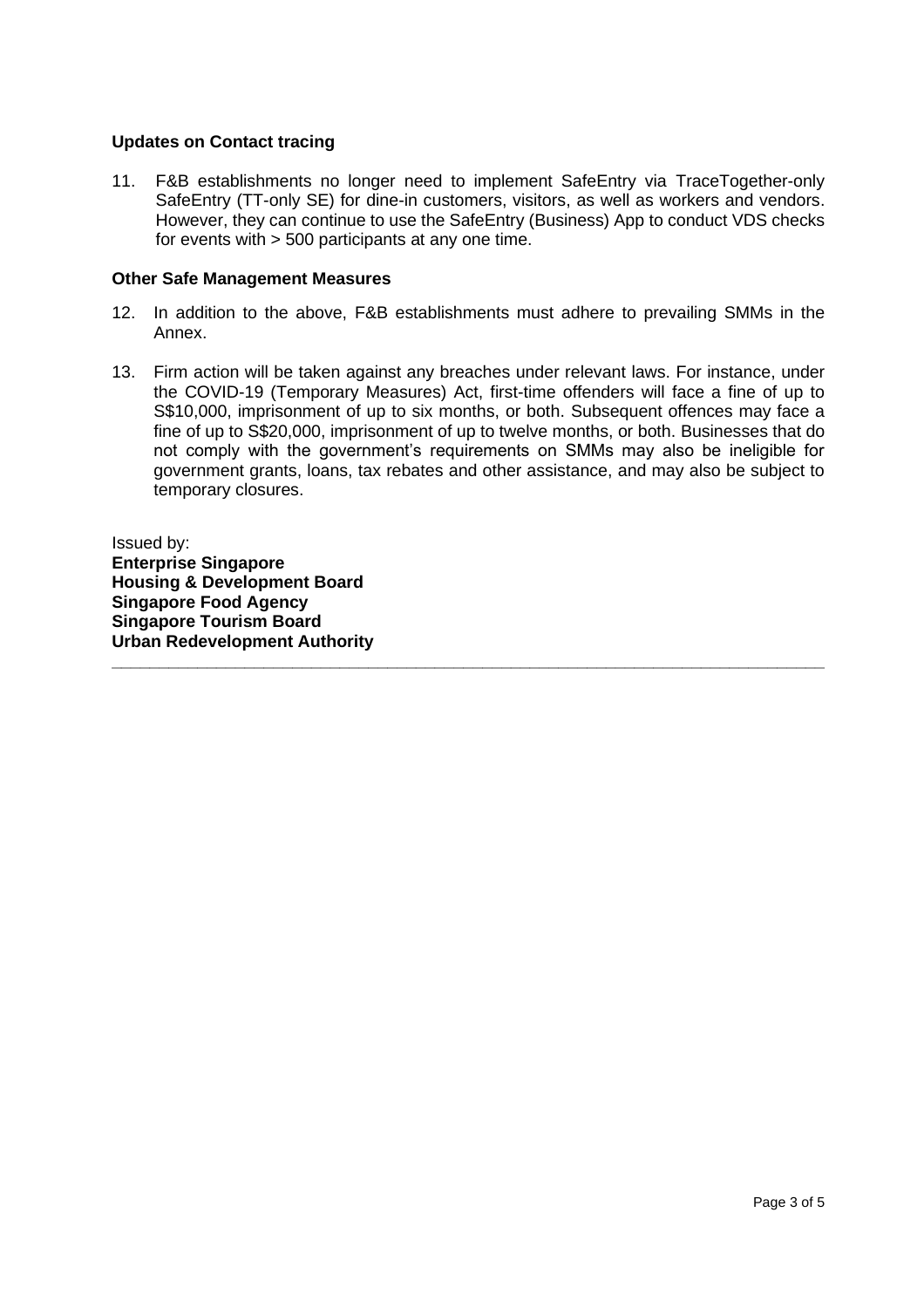## **Other Safe Management Measures (SMMs) for F&B Establishments<sup>4</sup>**

## **Vaccination-Differentiated Safe Management Measures (VDS)**

- 1. Customers can only dine in if they meet any of the following criteria:
	- 1.1. Are fully vaccinated<sup>5</sup>;
	- 1.2. Have recovered from COVID-19<sup>6</sup>;
	- 1.3. Are unvaccinated children aged 12 years and below (i.e. born in or after 2010); or
	- 1.4. Are certified to be medically ineligible for all COVID-19 vaccines under the National Vaccination Programme. Medically ineligible individuals will need to show the 'vaccination exemption' status via the Trace-Together App/Token, HealthHub or present a hard copy memo<sup>7</sup> issued by a General Practitioner (GP) clinic, public or private healthcare institution, along with a government-issued photo identification card for entry into these premises. More details on the criteria for medical ineligibility can be found in the sample of the standard memo [here.](https://go.gov.sg/acceptabledocs)
- 2. Refer to [MOH's information sheet for more details of the requirements for VDS.](https://go.gov.sg/vdsmminfo)

## **Sale and Consumption of Alcohol and Entertainment**

- 3. There are no longer restrictions on the following:
	- 3.1. Sale and consumption of alcohol after 2230hrs.
	- 3.2. Recorded and live music and entertainment.
	- 3.3. Emphatic toasting with F&B by workers and customers.

## **Cleanliness and hygiene**

- 4. Establishments should maintain high standards of sanitation and personal hygiene. Refer to the [General Sanitation and Hygiene Advisory for Premises Owners and Operators](https://www.nea.gov.sg/our-services/public-cleanliness/environmental-cleaning-guidelines/advisories/general-sanitation-and-hygiene-advisory-for-premises-owners-and-operators) by the National Environment Agency (NEA).
- 5. Common spaces and items, high-touch surfaces (e.g. counters, menus), interactive components (e.g. tablets, smart kiosks) as well as play areas should be cleaned and disinfected frequently.
- 6. Workers should clean or sanitise their hands before handling food orders.

<sup>4</sup> To be implemented together with 'Updated SMMs at F&B establishments'.

<sup>&</sup>lt;sup>5</sup> This means they must have received the appropriate regimen of [World Health Organisation Emergency Use Listing](https://www.who.int/emergencies/diseases/novel-coronavirus-2019/covid-19-vaccines) (WHO EUL) vaccines. Those aged 12 and above who have completed the primary vaccination series would require a booster dose to maintain the vaccination status. For more information, refer to [MOH's information sheet on the](https://go.gov.sg/vdsmminfo)  [requirements for VDS.](https://go.gov.sg/vdsmminfo)

<sup>&</sup>lt;sup>6</sup> Currently, all recovered persons from COVID-19 who are not fully vaccinated are given a 180-day exemption after infection to enter the F&B establishment for dine in. From 1 June 2022, all recovered persons will need to receive the booster dose within 9 months of their last primary vaccination dose, in order to maintain their vaccinated status.

<sup>&</sup>lt;sup>7</sup> To be certified as medically ineligible for all COVID-19 vaccines under the National Vaccination Programme, individuals may visit a doctor familiar with their medical condition, or alternatively, any clinic or hospital to obtain a hardcopy doctor-certified memo.